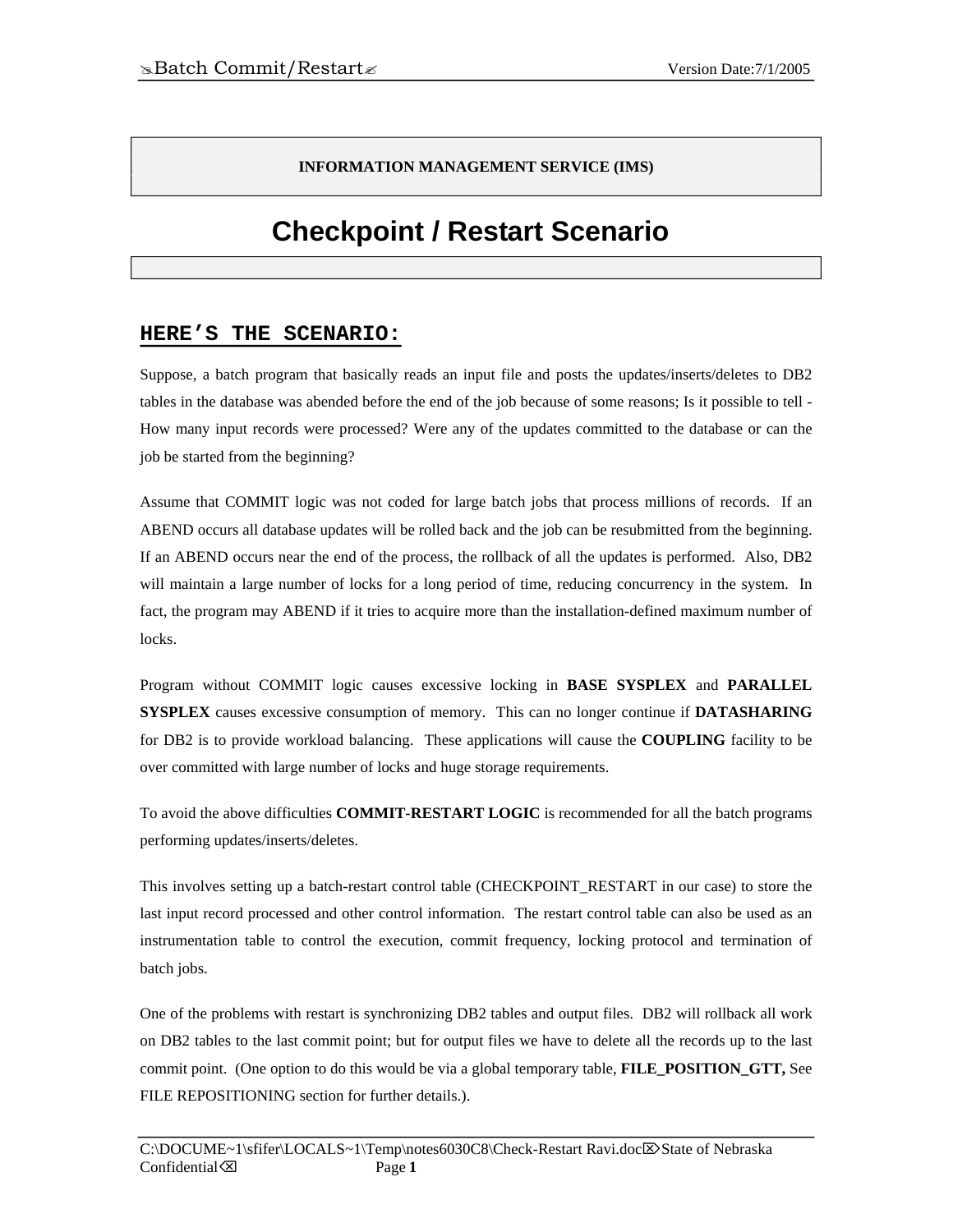### **COMMIT Function**:

The COMMIT statement ends a unit of recovery and commits the relational database changes that were made in that unit of recovery. If relational databases are the only recoverable resources used by the application process, COMMIT also ends the unit of work. The unit of recovery in which the statement is executed is ended and a new unit of recovery is effectively started for the process. All changes made by **ALTER, COMMENT ON, CREATE, DELETE, DROP, EXPLAIN, GRANT, INSERT, LABEL ON**,

**RENAME, REVOKE** and **UPDATE** statements executed during the unit of recovery are committed.

SQL connections are ended when any of the following apply:

- $\hat{\varphi}$  The connection is in the release pending state
	- $\hat{\varphi}$  The connection is not in the release pending state but it is a remote connection and:
		- ⇒ The **DISCONNECT(AUTOMATIC)** bind option is in effect, or
		- ⇒ The **DISCONNECT (CONDITIONAL)** bind option is in effect and an open WITH HOLD cursor is not associated with the connection.

For existing connections,

- **C** All open cursors that were declared without the **WITH HOLD** option are closed.
- ß All open cursors that were declared with the **WITH HOLD** option are preserved, along with any **SELECT** statements that were prepared for those cursors.
- ß All other prepared statements are destroyed unless dynamic caching is enabled.
- ß If dynamic caching is enabled, then all prepared **SELECT, INSERT, UPDATE** and

**DELETE** statements that are bound with **KEEPDYNAMIC (YES)** are kept past the commit.

Prepared statements cannot be kept past a commit if:

- **SQL RELEASE** has been issued for that site, or
- ♦ Bind option **DISCONNECT(AUTOMATIC)** was used, or
- ♦ Bind option **DISCONNECT (CONDITIONAL)** was used and there are no hold cursors.
- ß All implicitly acquired locks are released, except for those required for the cursors that were not closed.
- ß All rows of every global temporary table of the application process are deleted.
- ß All rows of global temporary tables are not deleted if any program in the application process
	- has open **WITH HOLD** cursor that is dependent on that temporary table.
		- ♦ In addition, if RELEASE (COMMIT) is in effect, the logical work files for those temporary tables whose rows are deleted are also deleted.

#### **CHECKPOINT/RESTART LOGIC:**

To allow the interrupted program to be restarted from the last unit of recovery *(COMMIT)* or at a point other than the beginning of the program we should have a Checkpoint/restart logic. Basically, we need: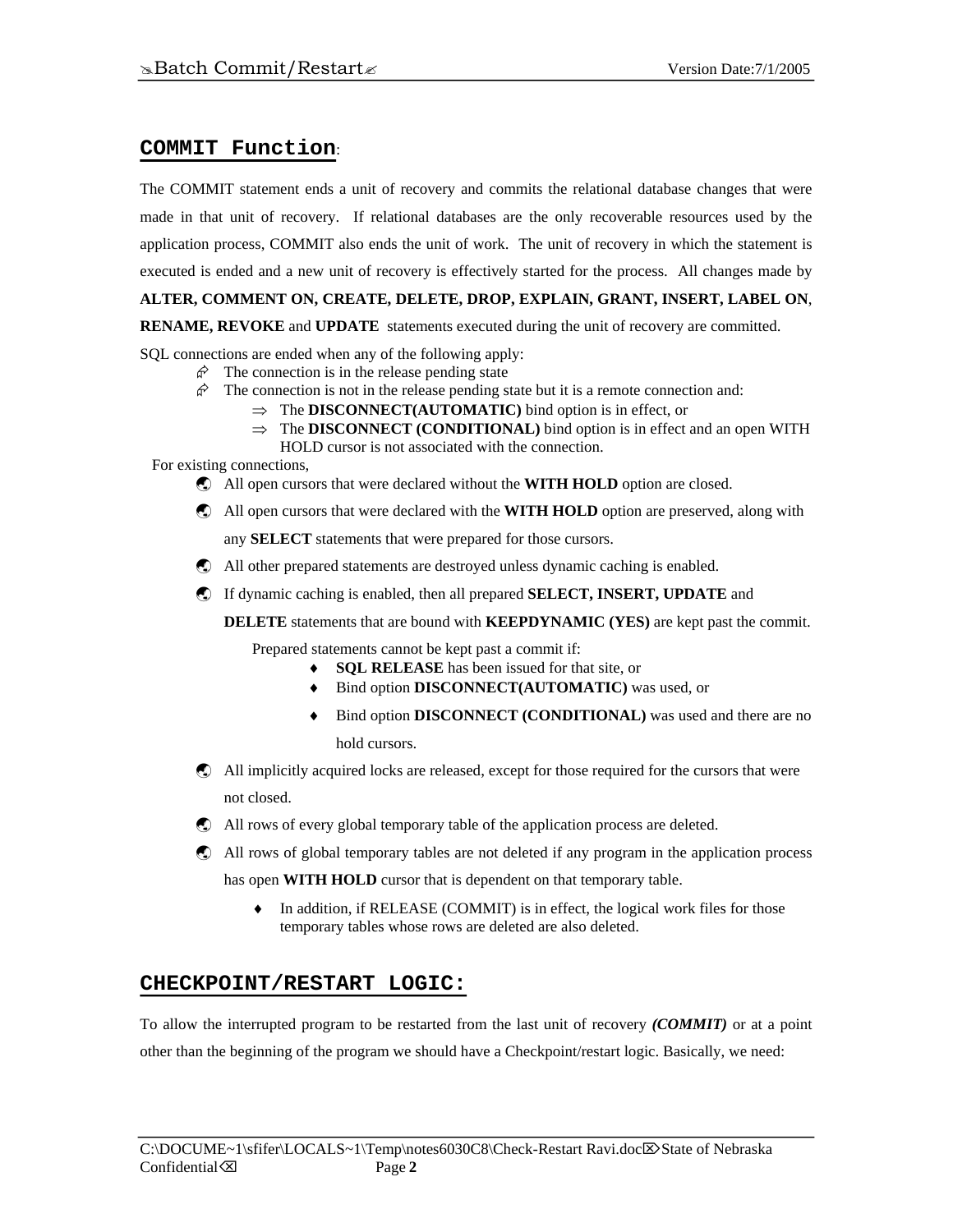- A place to store the details (**CHECKPOINT-COMMIT** record) pertaining to the current execution of the program, like various counts (number of inserts/deletes/updates/selects), number of records processed, processing dates, and other details which are needed in the program after a **RESTART.**
- A reliable FILE RE-POSITIONING logic with minimal changes to the existing PROCJCL.
- Flexibility, to modify the commit frequency without changing the program code.

#### **Where we can store this CHECKPOINT-COMMIT record**?

We can store the CHECKPOINT-COMMIT record, COMMIT-FREQUENCY and other relevant information in a DB2 table .

| database | Tablename | tablespace | Dclgen

| <b>DBMPDBII</b>     | CHECKPOINT_RESTART    |              | DBMTS002                | DBMDG002                                |  |
|---------------------|-----------------------|--------------|-------------------------|-----------------------------------------|--|
|                     |                       |              | $MAXROW=1$              |                                         |  |
|                     |                       |              |                         |                                         |  |
| <b>COLUMN</b>       | <b>DCLGEN NAME</b>    | <b>SIZE</b>  | <b>DESCRIPTION</b>      |                                         |  |
| <b>NAME</b>         |                       |              |                         |                                         |  |
| PROGRAM NAM         | PROGRAM-NAME          | X(08)        |                         | Program name to identify                |  |
| E                   |                       |              |                         |                                         |  |
| <b>CALL TYPE</b>    | CALL-TYPE             | X(04)        | Not used                |                                         |  |
| <b>CHECKPOINT I</b> | <b>CHECKPOINT-ID</b>  | X(08)        | Not used                |                                         |  |
| D                   |                       |              |                         |                                         |  |
| <b>RESTART IND</b>  | <b>RESTART-IND</b>    | X(01)        |                         | Indicate that pgm needs to be restarted |  |
| <b>RUN TYPE</b>     | RUN-TYPE              | X(01)        |                         | Prime time or not                       |  |
| <b>COMMIT FREO</b>  | <b>COMMIT-FREO</b>    | S9(9) COMP   |                         | No. of records intervals to commit.     |  |
| <b>COMMIT SECO</b>  | <b>COMMIT-SECONDS</b> | $S9(9)$ COMP |                         | No. of seconds intervals to commit.     |  |
| <b>NDS</b>          |                       |              |                         |                                         |  |
| <b>COMMIT TIME</b>  | <b>COMMIT-TIME</b>    | X(26)        |                         | <b>Update Timestamp</b>                 |  |
| <b>SAVE AREA</b>    | <b>SAVE-AREA-LEN</b>  | S9(4) COMP   |                         | Length of Commit record Save Area       |  |
|                     | <b>SAVE-AREA-TEXT</b> | X(4006)      | Commit record Save Area |                                         |  |

#### **CHECKPOINT\_RESTART TABLE DESCRIPTION**:

#### **FILE RE-POSITIONING**:

At restart, all records written to the output file since the last commit will have to be removed. To accomplish this, FILE\_POSITION\_GTT global temporary table is used. SQL statements that use global temporary tables can run faster because:

- $\circledast$  DB2 does not log changes to global temporary tables
- $\circledast$  Global temporary tables do not experience lock contention
- U DB2 creates an instance of the temp table for OPEN/SELECT/INSERT/DELETE stmts. only
- $\otimes$  An instance of a temporary table exists at the current server until one of the following actions occur:
	- The remove server connection under which the instance was created terminates
		- The unit of work under which the instance was created completes. For ROLLBACK stmt, DB2 deletes the instance of the temporary table. For COMMIT stmt, DB2 deletes the instance of the temporary table unless a cursor for accessing the temporary table is defined WITH HOLD and is open.
	- The application process ends.

#### **File re-positioning Logic**: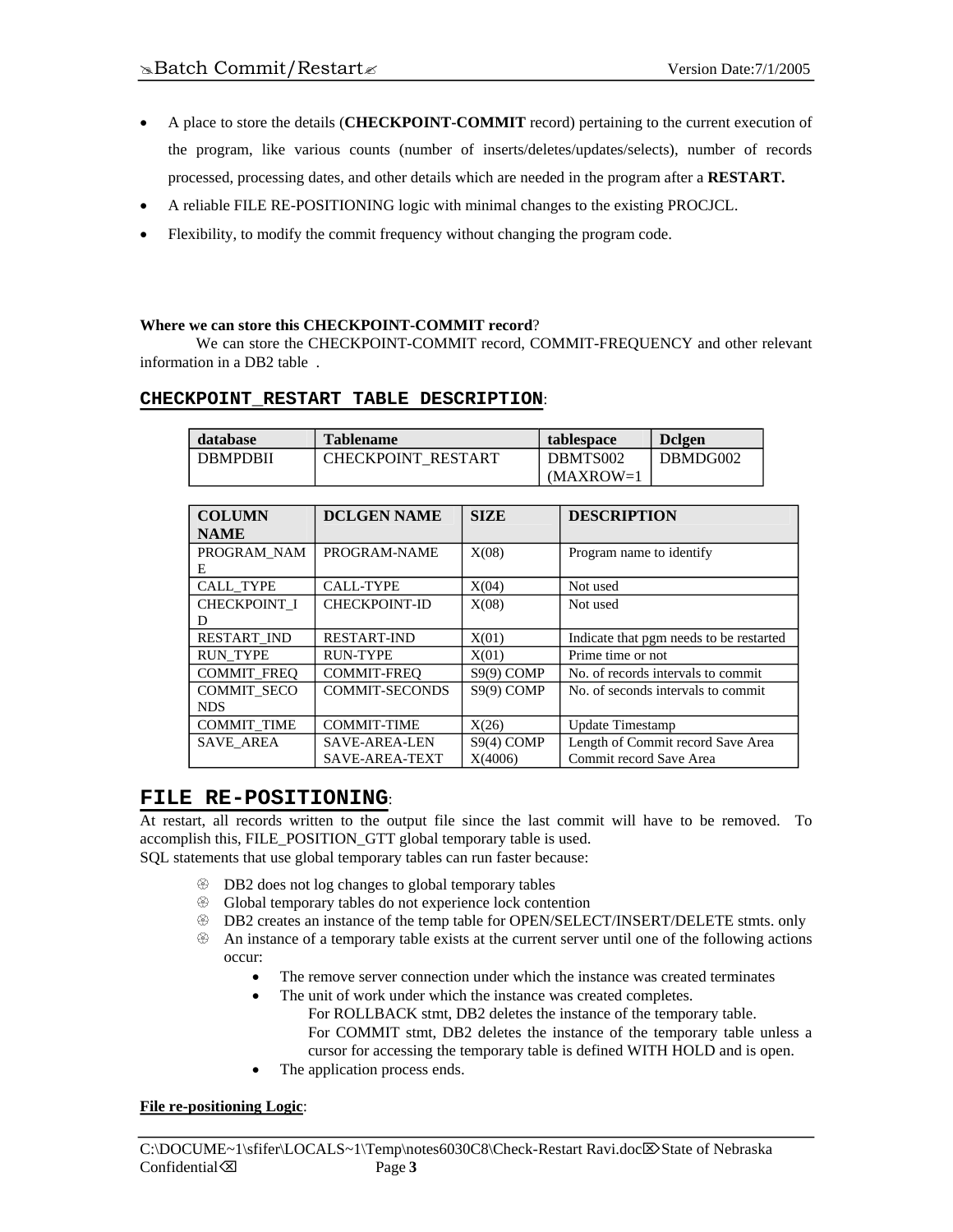- $\supset$  Open the output file in INPUT mode
- $\bullet$  INSERT all records from the output file to FILE\_POSITION\_GTT global temp table until the last record which was written at the time of last commit
- $\bullet$  Close the output file
- $\bullet$  Open the output file in OUTPUT mode
- FETCH all rows from the FILE\_POSITION\_GTT global temp table and write into output file
- $\overline{\bullet}$  In the Next commit, FILE\_POSITION\_GTT global temp table will be deleted automatically.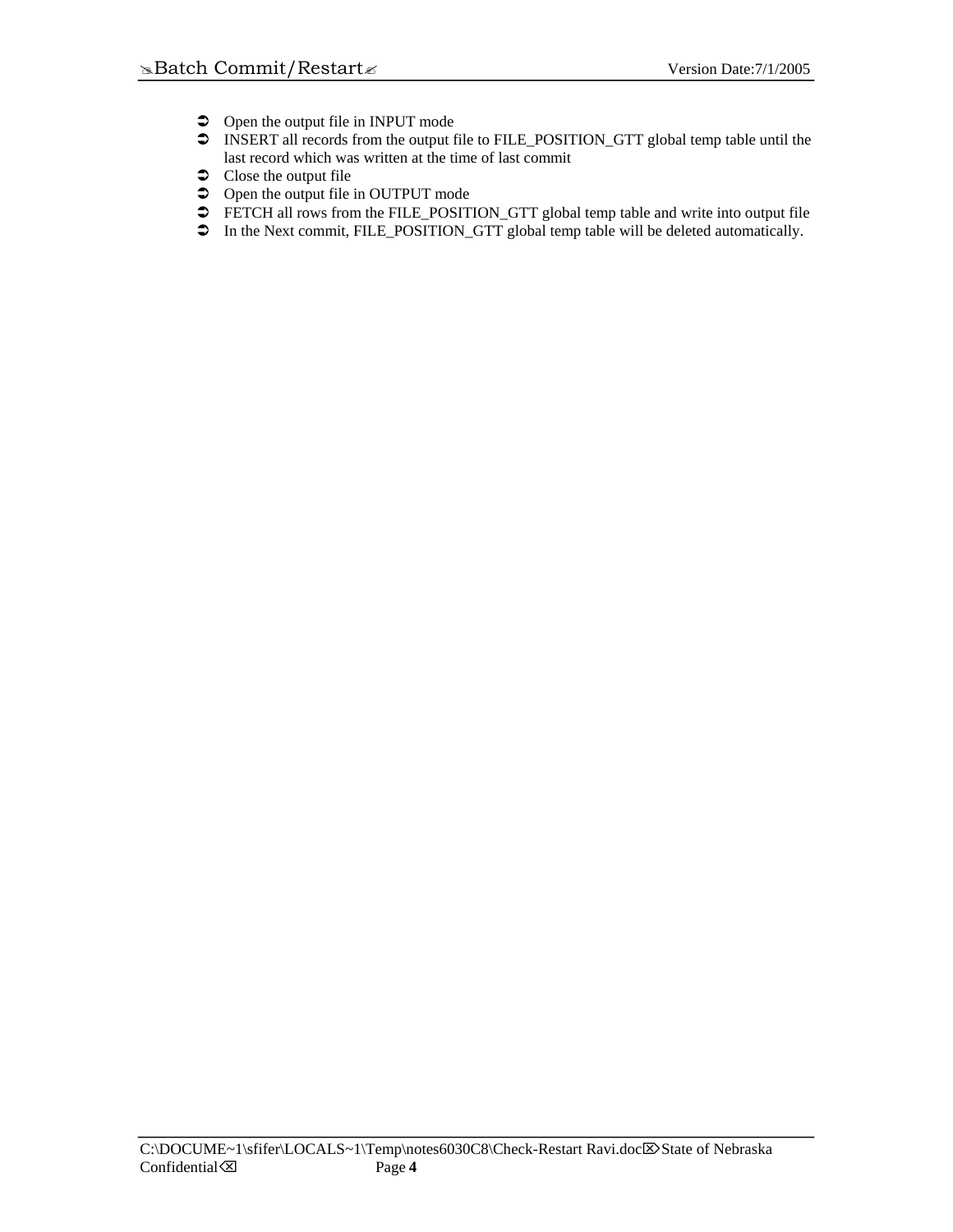#### **FILE\_POSITION\_GTT Global Temp Table**:

| <b>Database</b> | tablename         | tablespace      | <b>D</b> clgen |  |
|-----------------|-------------------|-----------------|----------------|--|
| DSNDB06         | FILE POSITION GTT | <b>SYSPKAGE</b> | DSNDG006       |  |

| <b>COLUMN NAME</b>   | <b>DCLGEN NAME</b>     | <b>SIZE</b>  | <b>DESCRIPTION</b>             |
|----------------------|------------------------|--------------|--------------------------------|
| <b>RECORD NUMBER</b> | FPG-RECORD-NUMBER      | $S9(9)$ COMP | Record number                  |
| RECORD DETAIL        | FPG-RECORD-DETAIL-LEN  | S9(4) COMP   | Output file length             |
|                      | FPG-RECORD-DETAIL-TEXT | X(4000)      | Output file record information |

#### **CHECKPOINT/RESTART Implementation**:

**STEP1:** Create the **CHECKPOINT-COMMIT** record in the working storage section, to store the data, which is needed for the next unit of recovery.

**STEP2:** In the procedure division MAIN para: First check the restart status flag i.e. RESTART-IND of CHECKPOINT\_RESTART table.

If **RESTART-IND = 'N'** then

 if any output file exists open output file in OUTPUT mode start the normal process

end

If  **then** 

 Move the **SAVE-AREA** information to CHECKPOINT-COMMIT record if any output file exists

do the FILE REPOSITION:

Open the output file in INPUT mode.

Repeatedly

 Read the output record and INSERT it into GLOBAL temp table FILE\_POSITION\_GTT

Until the last unit of recovery write count.

Close the output file.

Open the output file in OUTPUT mode.

open a cursor for a table **FILE\_POSITION\_GTT**

 repeatedly fetch a cursor and write the record information into the output file until end of cursor

close a cursor

end

 If input for the program is from cursor then skip the rows until **COMMIT-KEY**. If input for the program is from file then skip the records until **COMMIT-KEY**.

End.

Note: For more than one output files, delete GTT after repositioning each output file.

**STEP3:** Make a count for each **Insert's**/**Update's**/**Deletes** in **RECORDS-PROCESSED-UOR** variable.

**STEP4:** Go thro' the logic and find out the appropriate place where **COMMIT WORK** can be hosted.

There check the frequency of COMMITS:

IF **RECORDS-PROCESSED-UOR > COMMIT-FREQ**

| KEY (input) value of the program                          | <b>TO COMMIT-KEY</b>     |  |  |
|-----------------------------------------------------------|--------------------------|--|--|
| MOVE checkpoint-commit record length                      | <b>TO SAVE-AREA-LEN</b>  |  |  |
| MOVE checkpoint-commit record                             | <b>TO SAVE-AREA-TEXT</b> |  |  |
| Update the CHECKPOINT_RESTART table with this information |                          |  |  |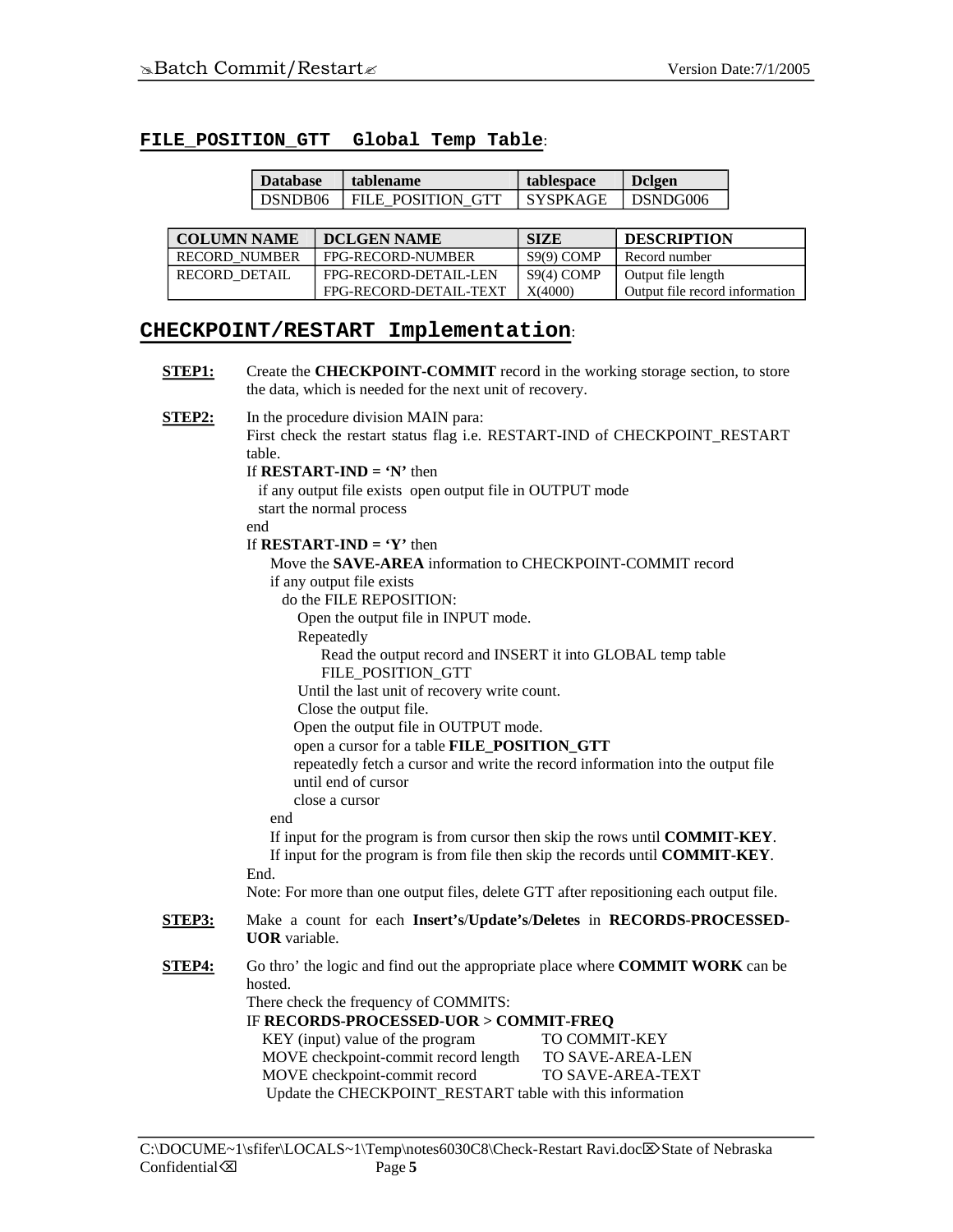#### END-COMMIT

**STEP5:** Before **STOP RUN** statement; reset the RESTART flag of the CHECKPOINT\_RESTART table. i.e. **MOVE 'N' TO RESTART-IND** Update the CHECKPOINT\_RESTART table with the above information.

#### **Sample COBOL code for CHECKPOINT/RESTART Logic**:

#### **CHECKPOINT-COMMIT RECORD DEFINITION:**

 \*\*\*\*\*\*\*\*\*\*\*\*\*\*\*\*\*\*\*\*\*\*\*\*\*\*\*\*\*\*\*\*\*\*\*\*\*\*\*\*\*\*\*\*\*\*\*\*\*\*\*\*\*\*\*\*\*\*\*\*\*\*\*\*\*\*\*\*\*\*\*\* \*\*\*\*\* GLOBAL TEMPORARY TABLE CURSOR DECLARATION & OPEN \*\*\*\*\* \*\*\*\*\*\*\*\*\*\*\*\*\*\*\*\*\*\*\*\*\*\*\*\*\*\*\*\*\*\*\*\*\*\*\*\*\*\*\*\*\*\*\*\*\*\*\*\*\*\*\*\*\*\*\*\*\*\*\*\*\*\*\*\*\*\*\*\*\*\*\*\*\* EXEC SQL DECLARE FPG-FPOS CURSOR FOR SELECT RECORD\_NUMBER ,RECORD\_DETAIL FROM FILE\_POSITION\_GTT ORDER BY RECORD\_NUMBER END-EXEC. \*\*\*\*\*\*\*\*\*\*\*\*\*\*\*\*\*\*\*\*\*\*\*\*\*\*\*\*\*\*\*\*\*\*\*\*\*\*\*\*\*\*\*\*\*\*\*\*\*\*\*\*\*\*\*\*\*\*\*\*\*\*\*\*\*\*\*\*\*\*\*\*\*\*\*\*\*\*\*\* \*\*\*\*\* CHECK-POINT RESTART DATA DEFINITIONS \*\*\*\*\* \*\*\*\*\*\*\*\*\*\*\*\*\*\*\*\*\*\*\*\*\*\*\*\*\*\*\*\*\*\*\*\*\*\*\*\*\*\*\*\*\*\*\*\*\*\*\*\*\*\*\*\*\*\*\*\*\*\*\*\*\*\*\*\*\*\*\*\*\*\*\*\*\*\*\*\*\*\*\*\* 01 COMMIT-REC. 02 FILLER  $PIC X(16)$  VALUE 'REC. PROCESSED: '. 02 COMMIT-KEY PIC 9(06) VALUE 0. 02 FILLER PIC X(14) VALUE 'TOTAL COUNTS: '. 02 COMMIT-COUNTS. 03 WS-REC-READ PIC 9(06) VALUE 0. 03 WS-REC-REJT PIC 9(06) VALUE 0. 03 WS-REC-WRIT PIC 9(06) VALUE 0. 03 WS-RECP-READ PIC 9(06) VALUE 0. 03 WS-RECP-UPDT PIC 9(06) VALUE 0. 01 CHKPRSL-VARS. 02 RECORDS-PROCESSED-UOR PIC S9(09) COMP VALUE +0. **\*\*\*\*\*\*\*\*\*\*\*\*\*\*\*\*\*\*\*\*\*\*\*\*\*\*\*\*\*\*\*\*\*\*\*\*\*\*\*\*\*\*\*\*\*\*\*\*\*\*\*\*\*\*\*\*\*\*\*\*\*\* \*\*\*\*\* \*\*\*\*\* \*\*\*\*\* CHECK POINT RESTART LOGIC SECTION \*\*\*\*\* \*\*\*\*\* \*\*\*\*\* \*\*\*\*\*\*\*\*\*\*\*\*\*\*\*\*\*\*\*\*\*\*\*\*\*\*\*\*\*\*\*\*\*\*\*\*\*\*\*\*\*\*\*\*\*\*\*\*\*\*\*\*\*\*\*\*\*\*\*\*\*\* RESTART-CHECK**. MOVE 'XXXXXX ' TO PROGRAM-NAME. PERFORM RESTART-SELECT. IF RESTART-IND = 'Y' MOVE SAVE-AREA-TEXT TO COMMIT-REC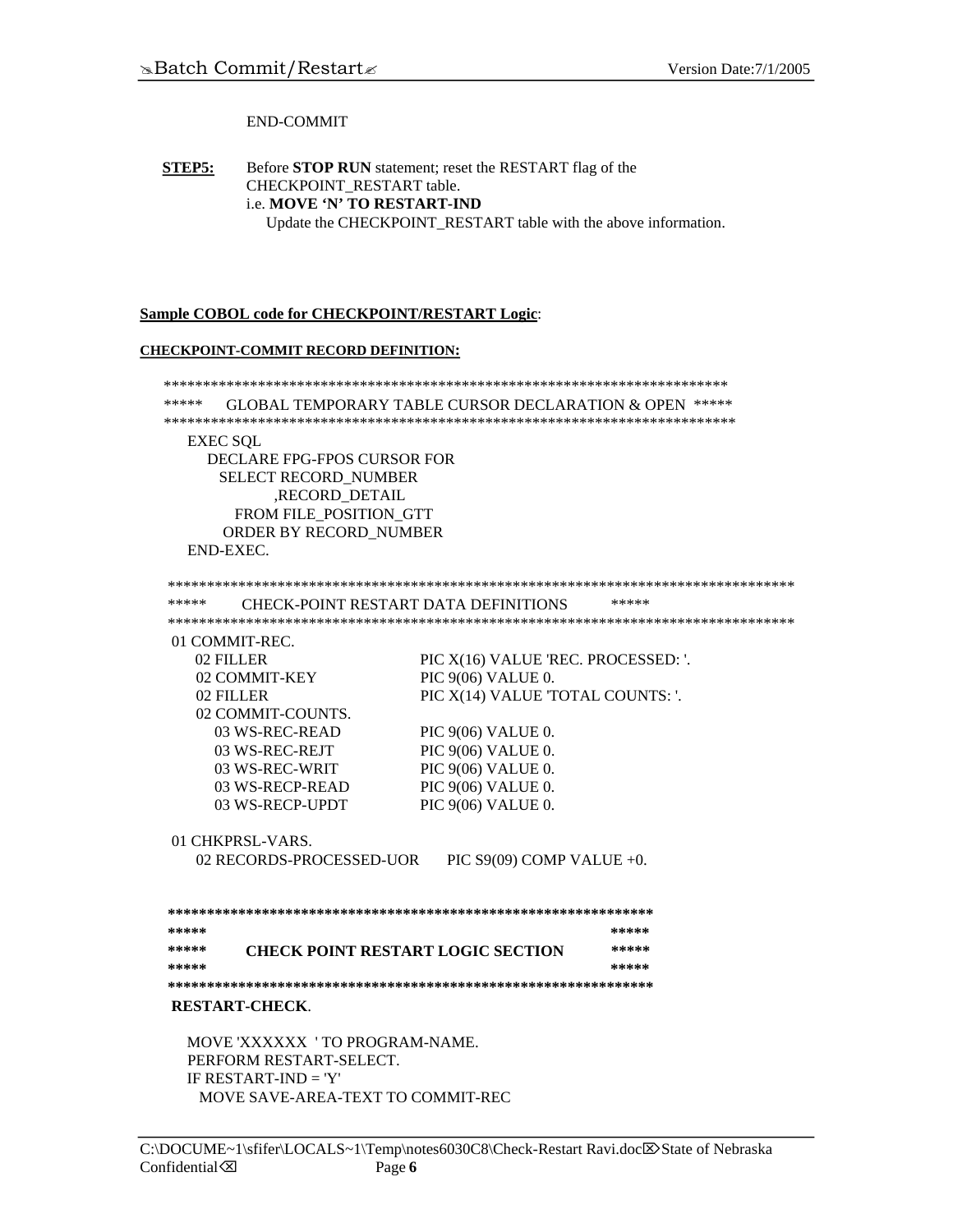If input is from cursor the skip until the commit-key If input is from file then skip the records until the commit-key END-IF.

```
************************************************** 
***** CHECK RESTART STATUS *****
************************************************** 
RESTART-SELECT. 
  MOVE 0 TO RECORD-PROCESSED-UOR. 
  EXEC SOL
       SELECT RESTART_IND 
             ,COMMIT_FREQ 
             ,RUN_TYPE 
             ,SAVE_AREA 
         INTO :RESTART-IND 
             ,:COMMIT-FREQ 
            ,:RUN-TYPE 
             ,:SAVE-AREA 
       FROM CHECKPOINT_RESTART 
       WHERE PROGRAM_NAME = :PROGRAM-NAME 
  END-EXEC. 
  EVALUATE SQLCODE 
   WHEN 0 
         IF RESTART-IND = 'Y' DISPLAY '* * * * * * * * * * * * * * * * * * * * * * * * * *'
           DISPLAY ' ***PROGRAM - ' PROGRAM-NAME ' RESTARTED***'
           DISPLAY '* * * * * * * * * * * * * * * * * * * * * * * * * *' 
         DISPLAY ' '
         END-IF 
   WHEN 100 
         PERFORM RESTART-INSERT 
   WHEN OTHER 
         MOVE 'RESTART-SELECT ' TO WS-PARA-NAME
         MOVE 'CHECKPOINT RESTART SELECT ERR' TO WS-PARA-MSG
         PERFORM EXCEPTION-ROUTINE 
  END-EVALUATE. 
/ 
************************************************************** 
***** INSERT THE NEW RESTART STATUS RECORD ***** 
************************************************************** 
RESTART-INSERT. 
  MOVE SPACES TO CALL-TYPE.
  MOVE SPACES TO CHECKPOINT-ID.
  MOVE 'N' TO RESTART-IND.
 MOVE 'B' TO RUN-TYPE.
  MOVE +500 TO COMMIT-FREQ.
 MOVE ZEROES TO COMMIT-SECONDS.
  MOVE +4006 TO SAVE-AREA-LEN.
  MOVE SPACES TO SAVE-AREA-TEXT.
 EXEC SQL 
    INSERT INTO CHECKPOINT_RESTART
```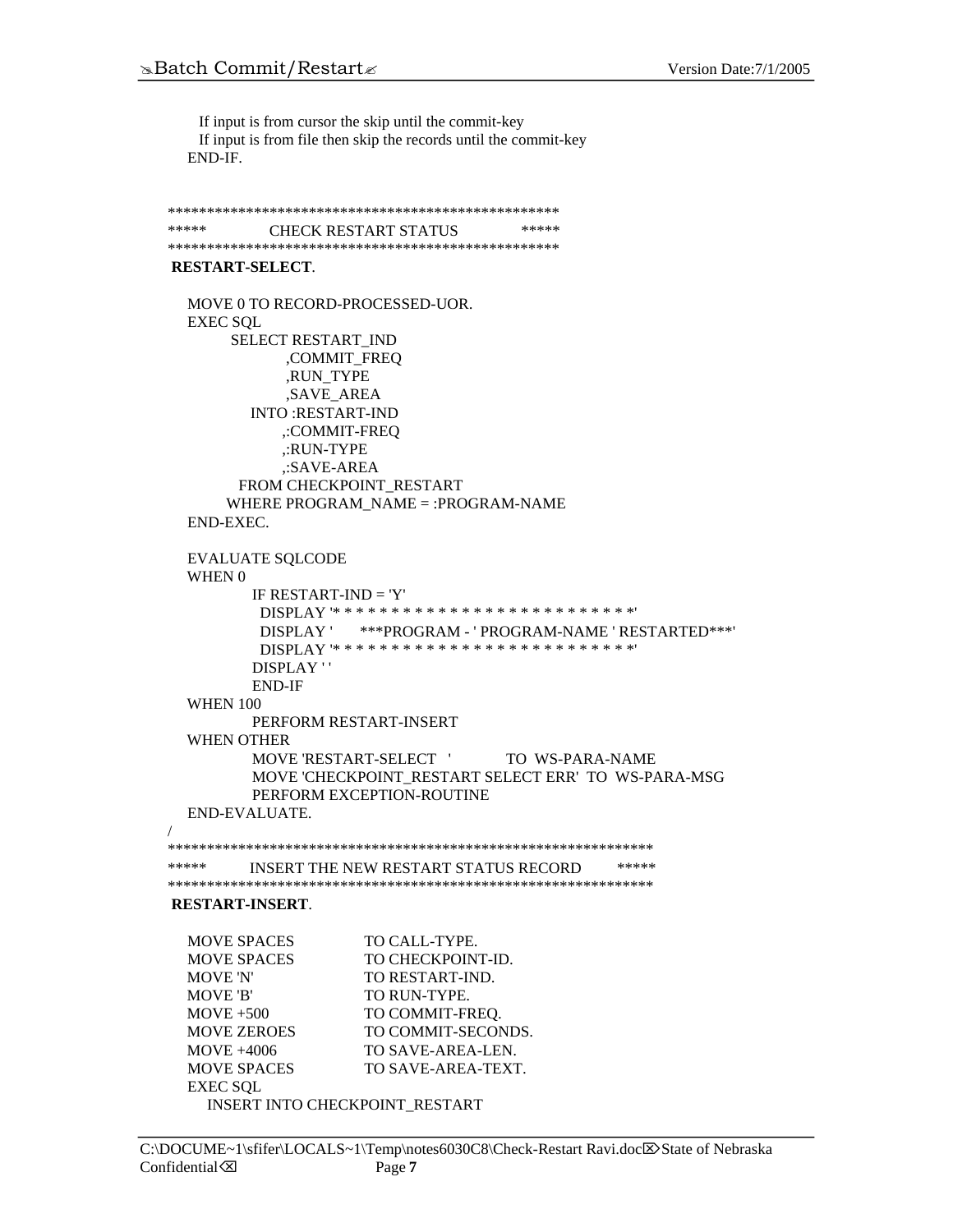/

```
( PROGRAM_NAME 
          ,CALL_TYPE 
          ,CHECKPOINT_ID 
          ,RESTART_IND 
          ,RUN_TYPE 
          ,COMMIT_FREQ 
           ,COMMIT_SECONDS 
          ,COMMIT_TIME 
          ,SAVE_AREA 
         \lambdaVALUES 
         ( :PROGRAM-NAME 
          ,:CALL-TYPE 
          ,:CHECKPOINT-ID 
          ,:RESTART-IND 
          ,:RUN-TYPE 
          ,:COMMIT-FREQ 
           ,:COMMIT-SECONDS 
          , CURRENT TIMESTAMP 
          ,:SAVE-AREA 
         ) 
  END-EXEC. 
  EVALUATE SQLCODE 
   WHEN 0 
         CONTINUE 
   WHEN OTHER 
         MOVE 'RESTART-INSERT ' TO WS-PARA-NAME 
         MOVE 'CHECKPOINT_RESTART INSERT' TO WS-PARA-MSG 
         PERFORM EXCEPTION-ROUTINE 
  END-EVALUATE. 
********************************************************** 
***** UPDATE THE CHECKPOINT RECORD *****
********************************************************** 
RESTART-COMMIT. 
   MOVE 'Y' TO RESTART-IND. 
  EXEC SQL 
       UPDATE CHECKPOINT_RESTART 
          SET RESTART_IND = :RESTART-IND 
              ,SAVE AREA = :SAVE-AREA
              ,COMMIT_TIME = CURRENT TIMESTAMP 
         WHERE PROGRAM_NAME = :PROGRAM-NAME 
  END-EXEC. 
  EVALUATE SQLCODE 
   WHEN 0 
         EXEC SQL COMMIT WORK END-EXEC 
         EVALUATE SQLCODE 
         WHEN 0 
                CONTINUE
         WHEN OTHER 
                MOVE 'RESTART-COMMIT' TO WS-PARA-NAME 
                MOVE 'COMMIT ERROR' TO WS-PARA-MSG
```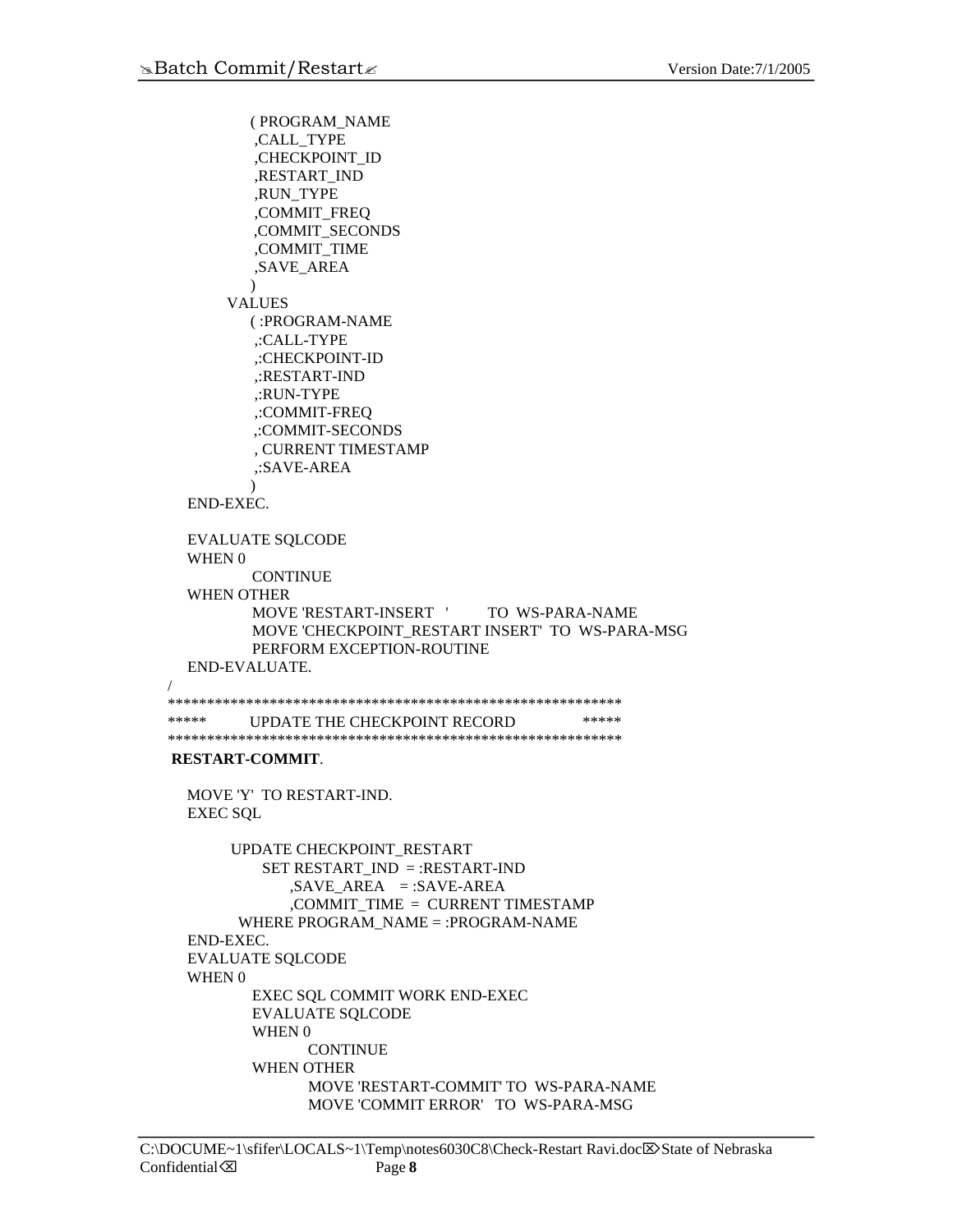```
PERFORM EXCEPTION-ROUTINE 
         END-EVALUATE 
         MOVE 0 TO RECORD-PROCESSED-UOR 
   WHEN OTHER 
         MOVE 'RESTART-COMMIT' TO WS-PARA-NAME 
         MOVE 'CHECKPOINT_RESTART UPDATE ERR' TO WS-PARA-MSG 
         PERFORM EXCEPTION-ROUTINE 
  END-EVALUATE. 
******************************************************************* 
***** RESET THE RESTART FLAG AT THE END OF PROGRAM ***** 
******************************************************************* 
RESTART-RESET. 
  MOVE 0 TO RECORD-PROCESSED-UOR.
   MOVE 'N' TO RESTART-IND. 
  EXEC SQL 
      UPDATE CHECKPOINT_RESTART 
         SET RESTART_IND = :RESTART-IND 
             ,COMMIT_TIME = CURRENT TIMESTAMP 
       WHERE PROGRAM_NAME = :PROGRAM-NAME 
  END-EXEC. 
  EVALUATE SQLCODE 
   WHEN 0 
         EXEC SQL COMMIT WORK END-EXEC 
   WHEN OTHER 
         MOVE 'RESTART-RESET' TO WS-PARA-NAME 
         MOVE 'CHECKPOINT_RESTART DELETE ERR' TO WS-PARA-MSG 
         PERFORM EXCEPTION-ROUTINE 
  END-EVALUATE. 
/ 
************************************************************* 
***** ***** 
***** OUTPUT FILE REPOSITION LOGIC SECTION ***** 
***** ***** 
**************************************************************
 ************************************************************************ 
***** GLOBAL TEMPORARY TABLE CURSOR DECLARATION & OPEN ***** 
************************************************************************* 
FPG-OPEN. 
  EXEC SQL 
       OPEN FPG-FPOS 
  END-EXEC. 
  EVALUATE SQLCODE 
   WHEN 0 
         CONTINUE 
   WHEN OTHER 
         MOVE 'FPG-OPEN' TO WS-PARA-NAME 
         MOVE 'GLOBAL TEMP TABLE OPEN ERR' TO WS-PARA-MSG 
         PERFORM EXCEPTION-ROUTINE 
  END-EVALUATE. 
***************************************************************
```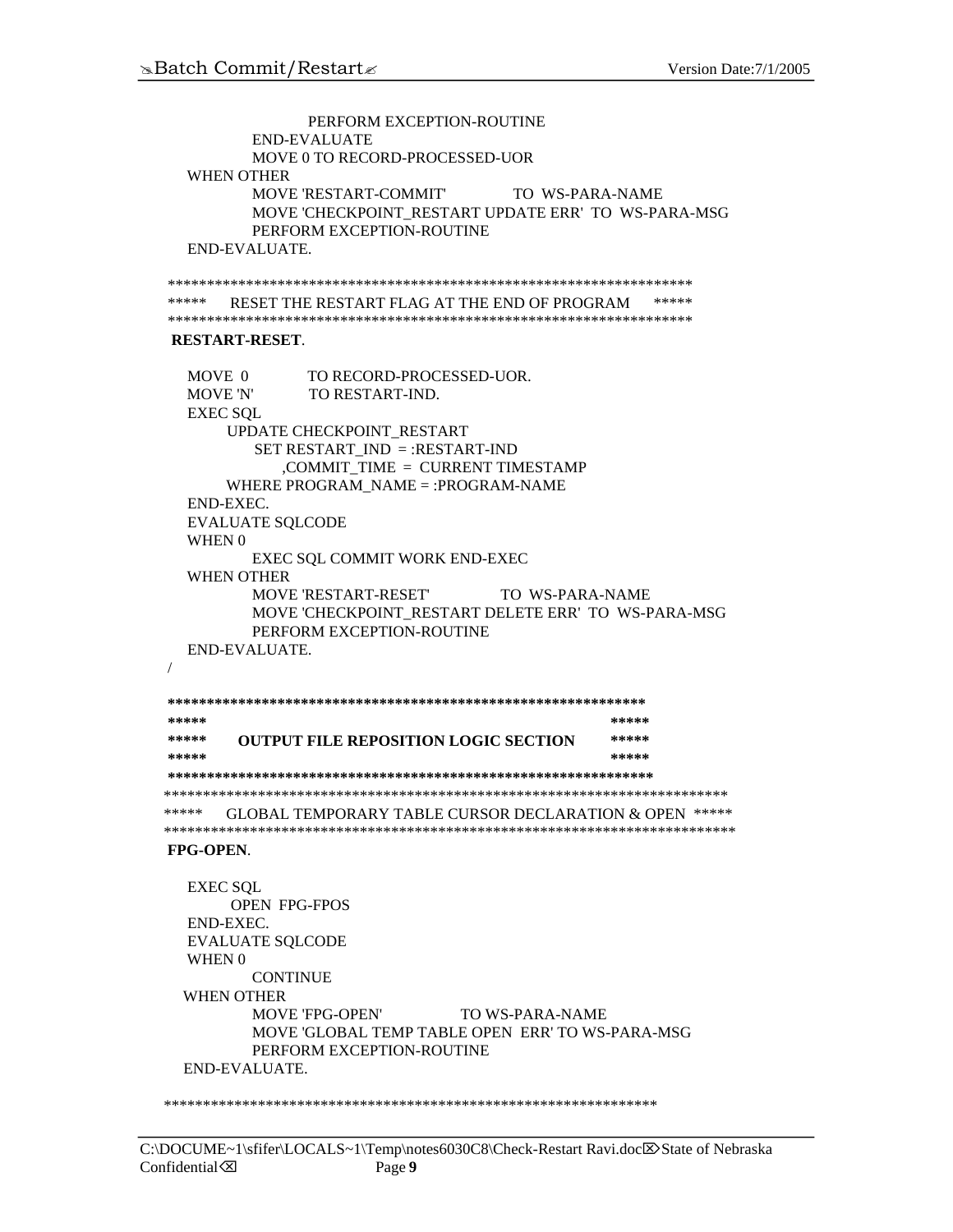```
***** GLOBAL TEMPORARY TABLE CURSOR FETCH *****
*************************************************************** 
FPG-FETCH. 
  EXEC SQL 
       FETCH FPG-FPOS 
        INTO :FPG-RECORD-NUMBER 
            ,:FPG-RECORD-DETAIL 
  END-EXEC. 
  EVALUATE SQLCODE 
   WHEN 0 
          CONTINUE
   WHEN +100 
          MOVE 0 TO FPG-RECORD-NUMBER 
   WHEN OTHER 
          MOVE 'FPG-FETCH ' TO WS-PARA-NAME 
           MOVE 'GLOBAL TEMP TABLE FETCH ERR' TO WS-PARA-MSG 
          PERFORM EXCEPTION-ROUTINE 
  END-EVALUATE. 
**************************************************************** 
***** GLOBAL TEMPORARY TABLE CURSOR CLOSE *****
**************************************************************** 
FPG-CLOSE. 
   EXEC SQL 
        CLOSE FPG-FPOS 
   END-EXEC. 
   EVALUATE SQLCODE 
    WHEN 0 
          MOVE 0 TO FPG-RECORD-NUMBER 
    WHEN OTHER 
          MOVE 'FPG-FPOS-CLOSE ' TO WS-PARA-NAME 
          MOVE 'GLOBAL TEMP TABLE CLOSE ERR' TO WS-PARA-MSG 
          PERFORM EXCEPTION-ROUTINE 
   END-EVALUATE. 
*********************************************************** 
***** GLOBAL TEMPORARY TABLE INSERTS *****
*********************************************************** 
FPG-INSERT. 
  ADD 1 TO FPG-RECORD-NUMBER. 
  EXEC SQL 
     INSERT INTO FILE_POSITION_GTT 
     ( 
      RECORD_NUMBER 
      ,RECORD_DETAIL 
     ) 
     VALUES 
     ( 
     :FPG-RECORD-NUMBER 
     ,:FPG-RECORD-DETAIL 
     \lambdaEND-EXEC.
```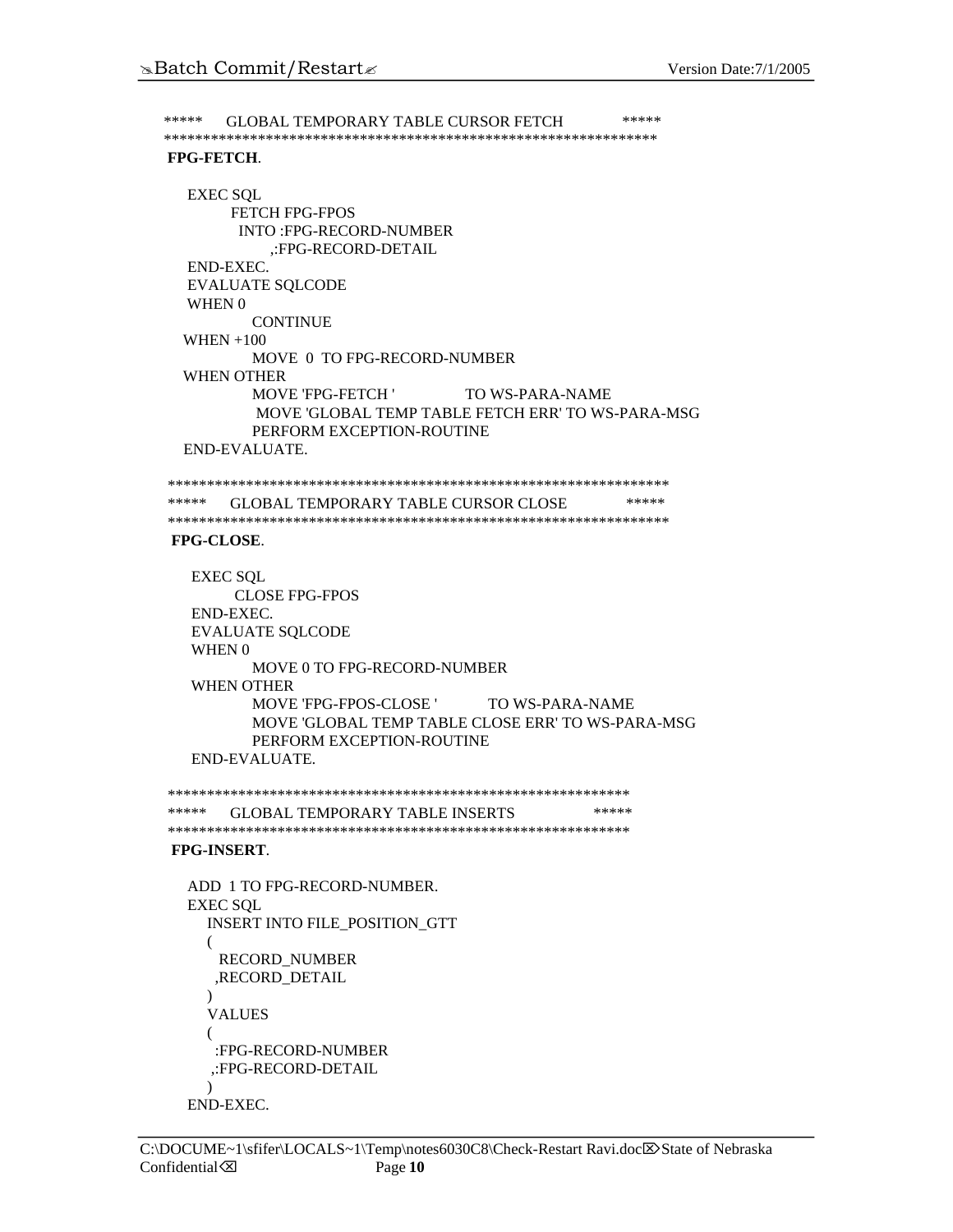EVALUATE SQLCODE WHEN 0 **CONTINUE**  WHEN OTHER MOVE 'FPG-INSERT ' TO WS-PARA-NAME MOVE 'GLOBAL TEMP TABL INSERT ERR' TO WS-PARA-MSG PERFORM EXCEPTION-ROUTINE END-EVALUATE.

**RESTART-FILE-REPOSITION**.

OPEN INPUT outputfile-name. MOVE LENGTH OF output-record TO FPG-RECORD-DETAIL-LEN. READ output-file INTO FPG-RECORD-DETAIL-TEXT. PERFORM UNTIL FPG-RECORD-NUMBER >= output record count of last commit PERFORM FPG-INSERT READ output-file INTO FPG-RECORD-DETAIL-TEXT END-PERFORM. CLOSE output-filename OPEN OUTPUT outputfile-name. PERFORM FPG-OPEN. PERFORM FPG-FETCH. PERFORM UNTIL FPG-RECORD-NUMBER = 0 WRITE outputfile-record FROM FPG-RECORD-DETAIL-TEXT PERFORM FPG-FETCH END-PERFORM. PERFORM FPG-CLOSE.

---------skip input file until the last commit------------------

```
DISPLAY ' *** ALREADY ' COMMIT-KEY ' RECORDS PROCESSED ***'. 
DISPLAY ' '
DISPLAY ' '.
```

```
 /
```
/

```
*********************************************************** 
*************** E X C E P T I O N R O U T I N E *****************
***********************************************************
```
#### **EXCEPTION-ROUTINE**.

MOVE SQLCODE TO WS-SQL-RET-CODE.

 DISPLAY '\*\*\*\*\*\*\*\*\*\*\*\*\*\*\*\*\*\*\*\*\*\*\*\*\*\*\*\*\*\*\*\*\*\*\*\*\*\*\*\*\*\*\*\*\*\*\*\*\*'. DISPLAY '\*\*\*\* E R R O R M E S S A G E S \*\*\*\*'. DISPLAY '\*\*\*\*\*\*\*\*\*\*\*\*\*\*\*\*\*\*\*\*\*\*\*\*\*\*\*\*\*\*\*\*\*\*\*\*\*\*\*\*\*\*\*\*\*\*\*\*\*'. DISPLAY '\* ERROR IN PARA.....: ' WS-PARA-NAME. DISPLAY '\* MESSAGES.....: ' WS-PARA-MSG. DISPLAY '\*'. DISPLAY '\* SQL RETURN CODE..: ' WS-SQL-RET-CODE. DISPLAY '\*\*\*\*\*\*\*\*\*\*\*\*\*\*\*\*\*\*\*\*\*\*\*\*\*\*\*\*\*\*\*\*\*\*\*\*\*\*\*\*\*\*\*\*\*\*\*\*\*'.

CALL CDCABEND USING ABEND-CODE.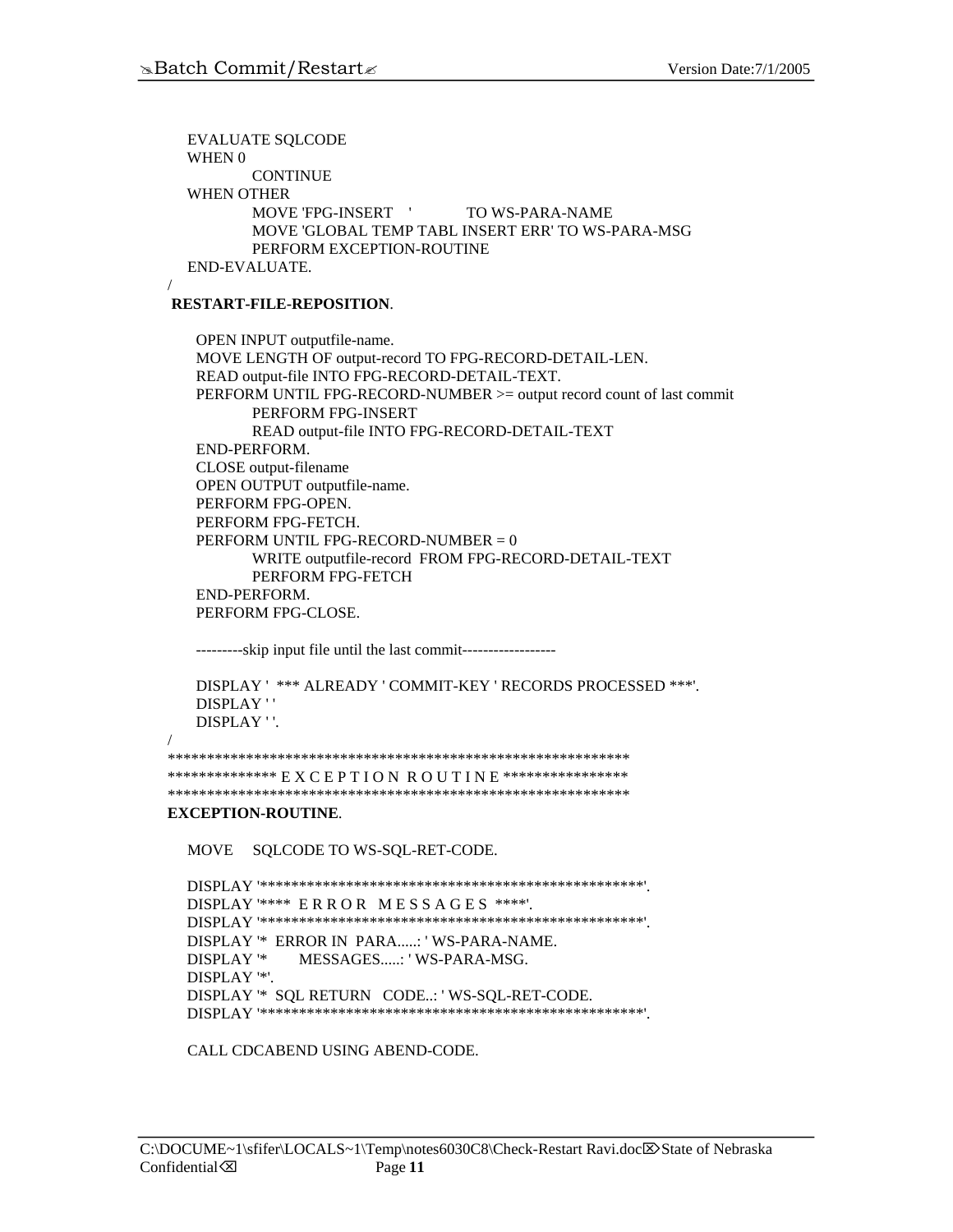## **Output file Disposition in JCL**:

- ♦ In JCL, disposition must be given as DISP=(NEW,CATLG,CATLG) or DISP=(OLD,KEEP,KEEP)
- ♦ Override statement is needed for the output files if job abended:
	- 1. GDG with DISP=(NEW,CATLG,CATLG)
		- Override stmt:
			- Change  $+1$  generation to 0 (current) generation
			- DISP=(OLD,KEEP,KEEP)
		- 2. GDG with DISP=(OLD,KEEP,KEEP)

Override stmt:

• Change  $+1$  generation to 0 (current) generation

### **Output file with Disposition MOD:**

• If output file is already existing, and program is appending records to that, then the File repositioning must be handled in different way according to the requirements.

## **Internal Sort:**

: If any Commit-Restart program has Internal Sort, remove it and have an External Sort.

 $\circledS$ 

# **POINTS TO REMEMBER**

## # **All the update programs must use COMMIT frequency from the CHECKPOINT\_RESTART table only**

## # **Avoid – Internal Sorts**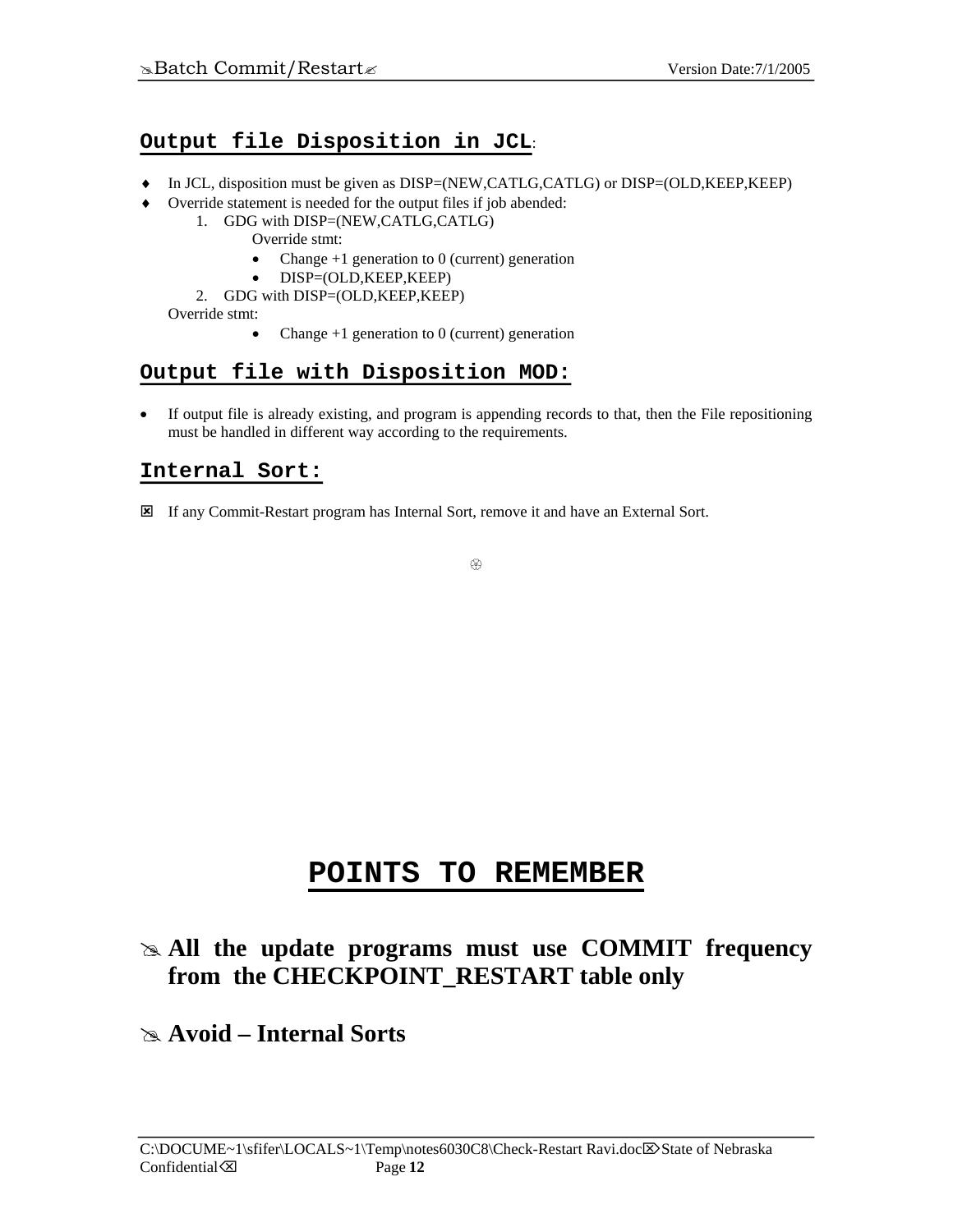- # **Avoid Mass updates (Instead, use cursor with FOR UPDATE clause and update one record at a time)**
- # **On-call analyst should back-up all the output files before restart (The procedure should be documented in APCDOC)**
- **Example 3 Reports to dispatch should be sent to a flat file; send the file to dispatch up on successful completion of the job**
- # **Save only the working storage variables that are required for RESTART in the CHECKPOINT\_RESTART table**
- # **RESET the RESTART\_IND flag at the end of the program**
- **Example 13 If COMMIT-RESTART logic is introduced in an existing program then make relevant changes to the PROCJCL.**

*Thought for the day* 

C:\DOCUME~1\sfifer\LOCALS~1\Temp\notes6030C **"Relationships** Confidential<sup> $\otimes$ </sup> Page 13 and **Relational**